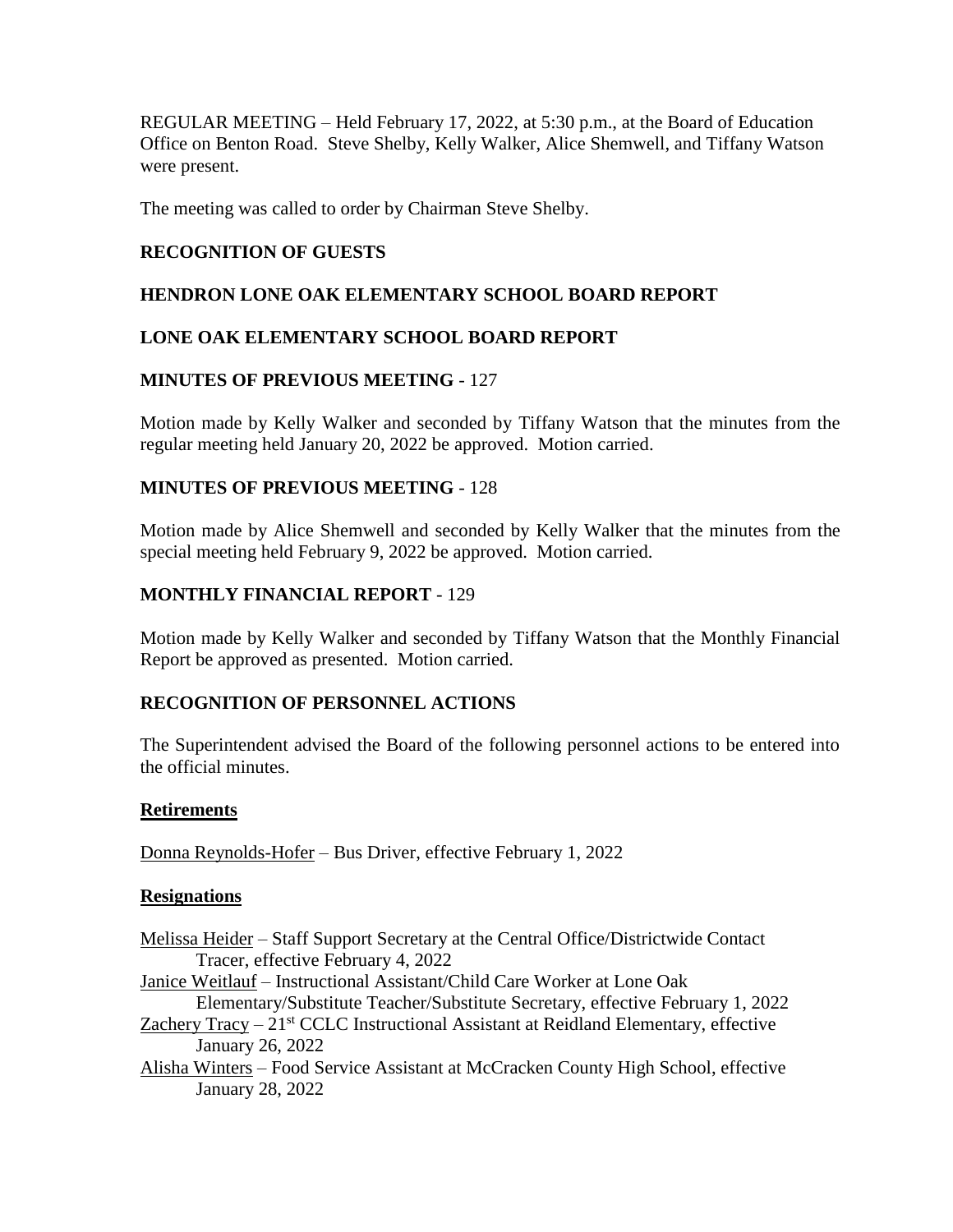# **Resignations cont'd**

Jarred Shepard – Custodian at Reidland Middle, effective January 11, 2022 Keith Wilkey – Custodian at Lone Oak Elementary, effective January 25, 2022 Jerry Bean – Bus Driver, effective February 11, 2022

- Anna McManus Bus Driver, effective January 28, 2022
- Alexandria McIntosh Classified Tutor/21<sup>st</sup> CCLC Instructional Assistant at Reidland Intermediate, effective December 14, 2021
- Brittany Lindberg Districtwide Contract Tracer, effective February 4, 2022 Todd Stewart – Girls Soccer Coach at Reidland Middle, effective January 25, 2022

# **Transfers**

- Marcia Gleeson From Staff Support Secretary at Central Office to Account Clerk II at Central Office, effective January 10, 2022
- Lana "Renee" Buzanis From Food Service Clerk (220 days) at the Central Office to Food Service Clerk (241 days) at the Central Office, effective January 28, 2022
- Kaitlyn Scrivner From Food Service Assistant at Reidland Elementary to Food Service Manager at Reidland Elementary, effective January 21, 2022
- Robert Hendrickson From Custodian (225 days) at Reidland Middle to Custodian (241 days) at Reidland Middle, effective January 13, 2022
- Brittani Hodge From Districtwide Floating Food Service Assistant (7 hr) to Food Service Assistant at Lone Oak Intermediate, effective January 12, 2022

## **Appointments**

- Lacy Halligan School Nurse, effective January 7, 2022 at a salary commensurate with the school nurse salary schedule
- Kim Calendar Math teacher at McCracken County High School, effective January 11, 2022 at a salary commensurate with the teacher salary schedule
- Wes Orazine Part-time School Resource Officer at the Central Office, effective January 14, 2022 at a salary commensurate with the school resource officer salary schedule
- Toni Mathis FMD/SSE Special Needs Instructional Assistant at Lone Oak Elementary, effective January 14, 2022 at a salary commensurate with the instructional assistant salary schedule
- Donette Faugno FMD/SSE Special Needs Instructional Assistant at Hendron Lone Oak Elementary, effective January 14, 2022 at a salary commensurate with the instructional assistant salary schedule
- Jaci Ouderkirk FMD/SSE Special Needs Instructional Assistant at McCracken County High School, effective January 21, 2022 at a salary commensurate with the instructional assistant salary schedule
- Allen Treece Instructional Assistant (In-School Detention Proctor) at Concord Elementary, effective January 10, 2022 at a salary commensurate with the instructional assistant salary schedule
- Bruce Johnson Bus Driver Trainee, effective January 7, 2022 at a salary commensurate with the bus driver trainee salary schedule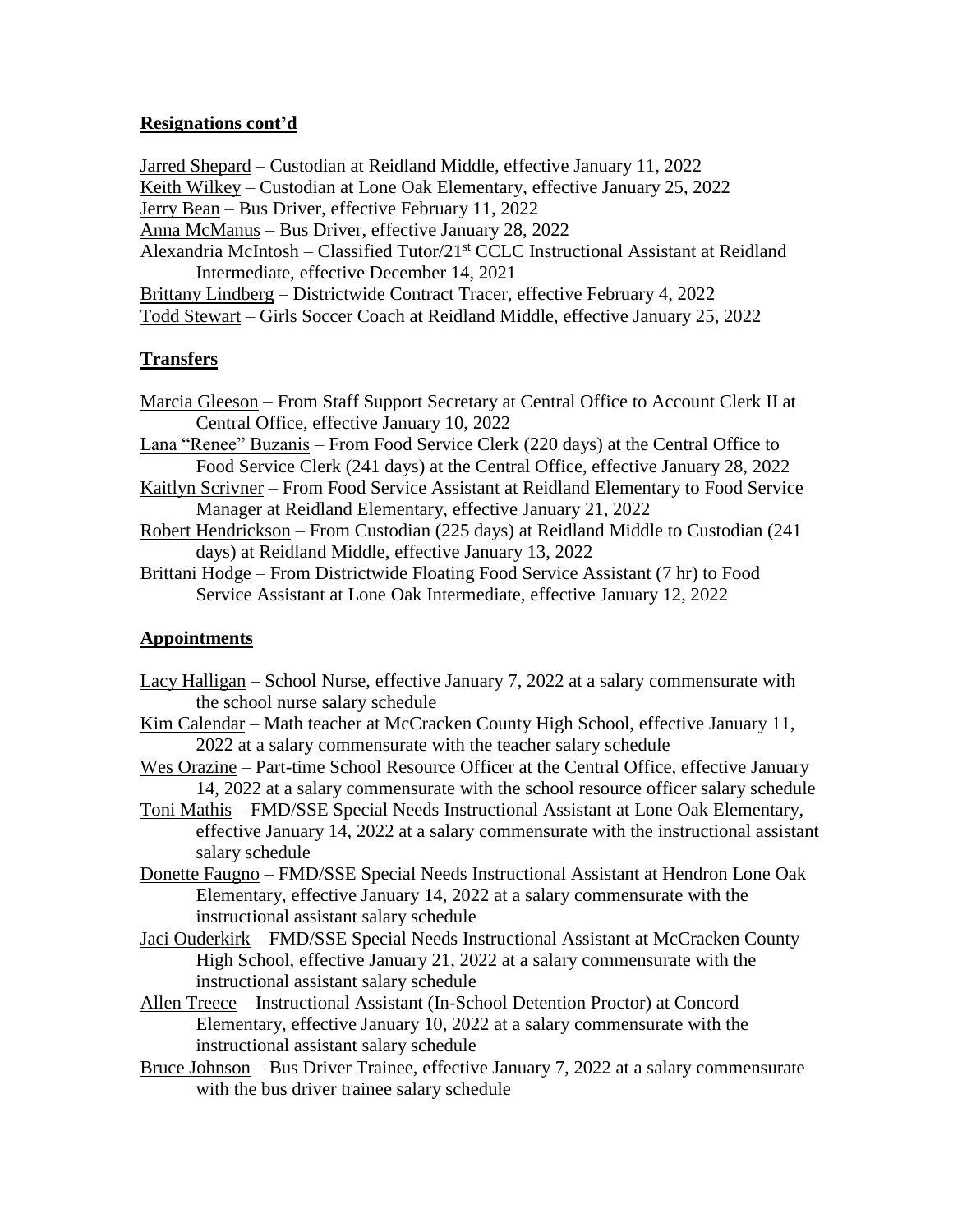# **Appointments cont'd**

Bruce Johnson – Bus Driver, effective January 21, 2022 at a salary commensurate with the bus driver salary schedule Kenneth Lang – 6<sup>th</sup> Grade Academic Team Coach at Lone Oak Middle, effective January 24, 2022 at a salary commensurate with the increment salary schedule Jared Adams – Districtwide 8<sup>th</sup> Grade Middle School Head Football Coach, effective February 1, 2022 at a salary commensurate with the increment salary schedule Certified Tutors – Judy Quinton, Holly Blackwell (Lone Oak Elementary) Districtwide Contact Tracers – Jessica Smith, Tammy Wilson, Jalin Burnette, Masherra Herndon, Amanda Turner Substitute Instructional Assistants – Destinee Kinsey, Darla Carper Substitute Food Service Worker – Dawn Thomas Substitute Custodians – Shannon Ballard, Lisa Perry Substitute Teachers – Amanda Evans, Celeste Harned, Andrew Steuer, Madelyne Rice, Sarah Judd, Jessica Bouland, Jennifer Gordley, Larry Morehead

# **INSTRUCTION REPORT**

The instruction report was presented.

# **SUPERINTENDENT REPORT**

The Superintendent presented a report on district activities, as well as, updated data related to COVID.

# **BOARD OF EDUCATION REPORT**

No report was presented.

# **CONSENT AGENDA** - 130

Motion made by Alice Shemwell and seconded by Tiffany Watson that items listed on the Consent Agenda be approved. Motion carried.

## Approval of the Submission of Multiple \$25,000 State Farm Neighborhood Assist Grants

Approved the submission of State Farm Neighborhood Assist grants.

Approval of the Receipt of a Carson-Myre Grant on behalf of Lone Oak Intermediate School, Lone Oak Middle School, and Reidland Middle School

Approved the receipt of a Carson-Myre grant to support orchestra programming.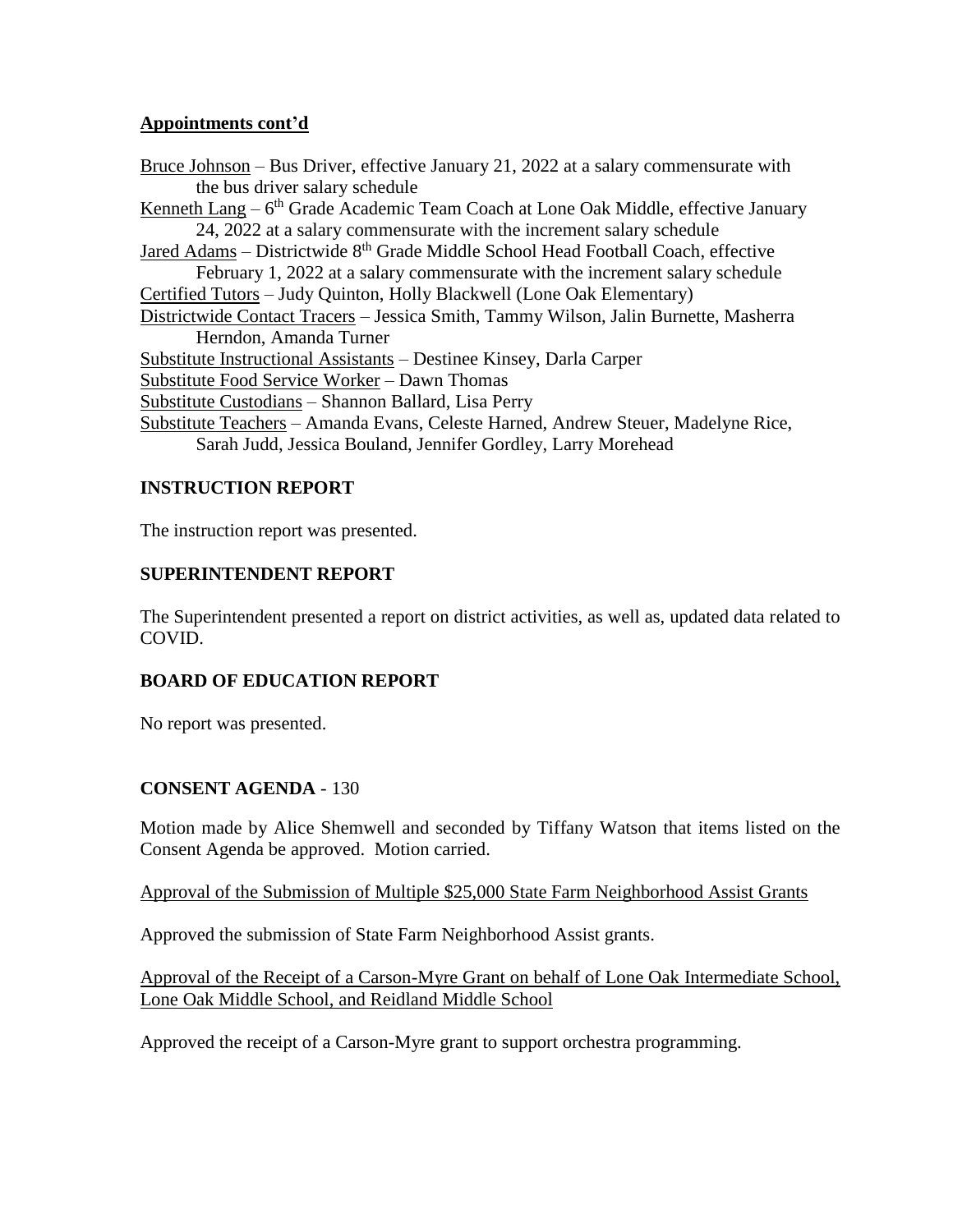# **Consent Agenda cont'd**

Approval of the Continuation Program Plans for the FRYSC Centers in Reidland, Lone Oak, Heath, and MCHS

Approved the Continuation Program Plans for the Family Resource Youth Service Centers in McCracken County Public Schools for the FY 2022-23 and FY 2023-24.

Facility Usage Agreement between The Commonwealth Event Center and McCracken County High School

Approved the Facility Usage Agreement between The Commonwealth Event Center and McCracken County High School.

Positive Pay Agreement with Paducah Bank

Approved the Positive Pay Agreement with Paducah Bank.

Contract between Reidland Elementary School and Duplicator Sales and Services, Inc.

Approved the contract between Reidland Elementary School and Duplicator Sales and Services, Inc. for lease and rental, as presented.

#### Contract between Reidland Elementary School and Duplicator Sales and Services, Inc.

Approved the contract between Reidland Elementary School and Duplicator Sales and Services, Inc. for lease and maintenance, as presented.

Approval of a Contract with Presence Learning for the Provision of Virtual Speech Therapy for the Remainder of the 2021-2022 School Year

Approved the contract with Presence Learning to provide speech therapy through a teletherapy platform for March 2022 – June 2022.

Graduate – February 2022

Approved KRW as a candidate for graduation.

Request for Use of School Property

Approved the requests for use of school property, as presented.

Superintendent and Treasurer Financial Report

Reported on the monthly expenses from the Superintendent's and Treasurer's budgets.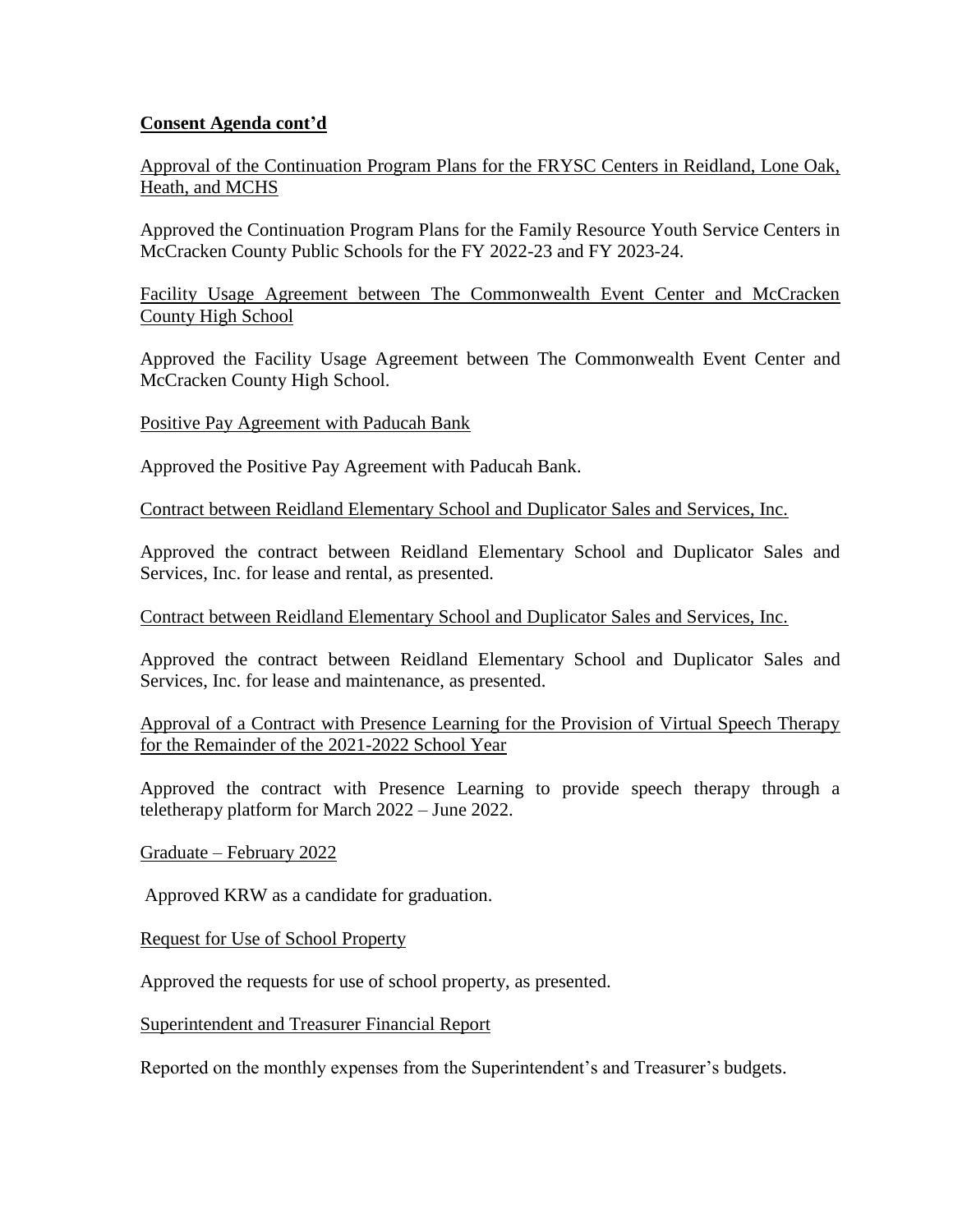# **Consent Agenda cont'd**

# Educational Field Trips

Approved the educational field trips as listed.

| <b>SCHOOL</b> | <b>ORGANIZATION</b> | <b>DESTINATION</b> | <b>DATES</b>  |
|---------------|---------------------|--------------------|---------------|
|               |                     |                    |               |
| <b>MCHS</b>   | Dance Team          | Louisville, KY     | 2/26          |
| <b>MCHS</b>   | Track & Field       | Louisville, KY     | 2/26          |
| <b>MCHS</b>   | Dance Team          | Orlando, FL        | $3/2 - 3/8$   |
| <b>MCHS</b>   | Softball            | Dyersburg, TN      | 3/5           |
| <b>MCHS</b>   | Softball            | Henderson, KY      | 3/19          |
| <b>MCHS</b>   | <b>FCCLA</b>        | Louisville, KY     | $3/22 - 3/25$ |
| <b>MCHS</b>   | Softball            | LaGrange, KY       | $3/25 - 3/26$ |
| <b>MCHS</b>   | Softball            | Pensacola, FL      | $4/2 - 4/9$   |
| <b>MCHS</b>   | Softball            | Cecilia, KY        | $4/15 - 4/16$ |
| <b>MCHS</b>   | Softball            | Owensboro, KY      | 4/30          |
| <b>MCHS</b>   | Softball            | Owensboro, KY      | $5/6 - 5/7$   |
| <b>MCHS</b>   | Softball            | Bowling Green, KY  | $5/6 - 5/7$   |
| <b>MCHS</b>   | Softball            | Bowling Green, KY  | $5/13 - 5/14$ |
| <b>MCHS</b>   | Softball            | Brandenburg, KY    | $5/13 - 5/14$ |
| <b>MCHS</b>   | Softball            | <b>TBD</b>         | $6/3 - 6/12$  |

# **PRIOR APPROVAL**

| <b>SCHOOL</b> | <b>ORGANIZATION</b>  | <b>DESTINATION</b> | <b>DATES</b>  |
|---------------|----------------------|--------------------|---------------|
|               |                      |                    |               |
| <b>MCHS</b>   | Wrestling            | Lawrenceburg, KY   | $1/28 - 1/29$ |
| <b>MCHS</b>   | Track & Field        | Louisville, KY     | 1/30          |
| <b>MCHS</b>   | Wrestling            | Lexington, KY      | $2/4 - 2/5$   |
| <b>MCHS</b>   | Track & Field        | Lexington, KY      | 2/5           |
| <b>MCHS</b>   | Track & Field        | Louisville, KY     | 2/12          |
| <b>MCHS</b>   | Boys/Girls Swim Team | Lexington, KY      | $2/17 - 2/19$ |
|               |                      |                    |               |

Schoolwide Fundraising Requests

Approved the schoolwide fundraising requests as listed.

| <b>SCHOOL</b>             | <b>GROUP</b> | <b>PROJECT</b>                    | <b>DATES</b>       |
|---------------------------|--------------|-----------------------------------|--------------------|
| Lone Oak Elementary       | PTO          | Shamrockin' Fun Run $2/28 - 3/23$ |                    |
| <b>Concord Elementary</b> | PTO          | Countdown to the                  |                    |
|                           |              | Playground                        | $3/1 - 3/31$       |
| Lone Oak Elementary       | <b>PTO</b>   | <b>School Supply Kits</b>         | $3/15 - 7/1$       |
| Lone Oak Elementary       | <b>PTO</b>   | <b>Spirit Store</b>               | $3/15 - 5/24/2023$ |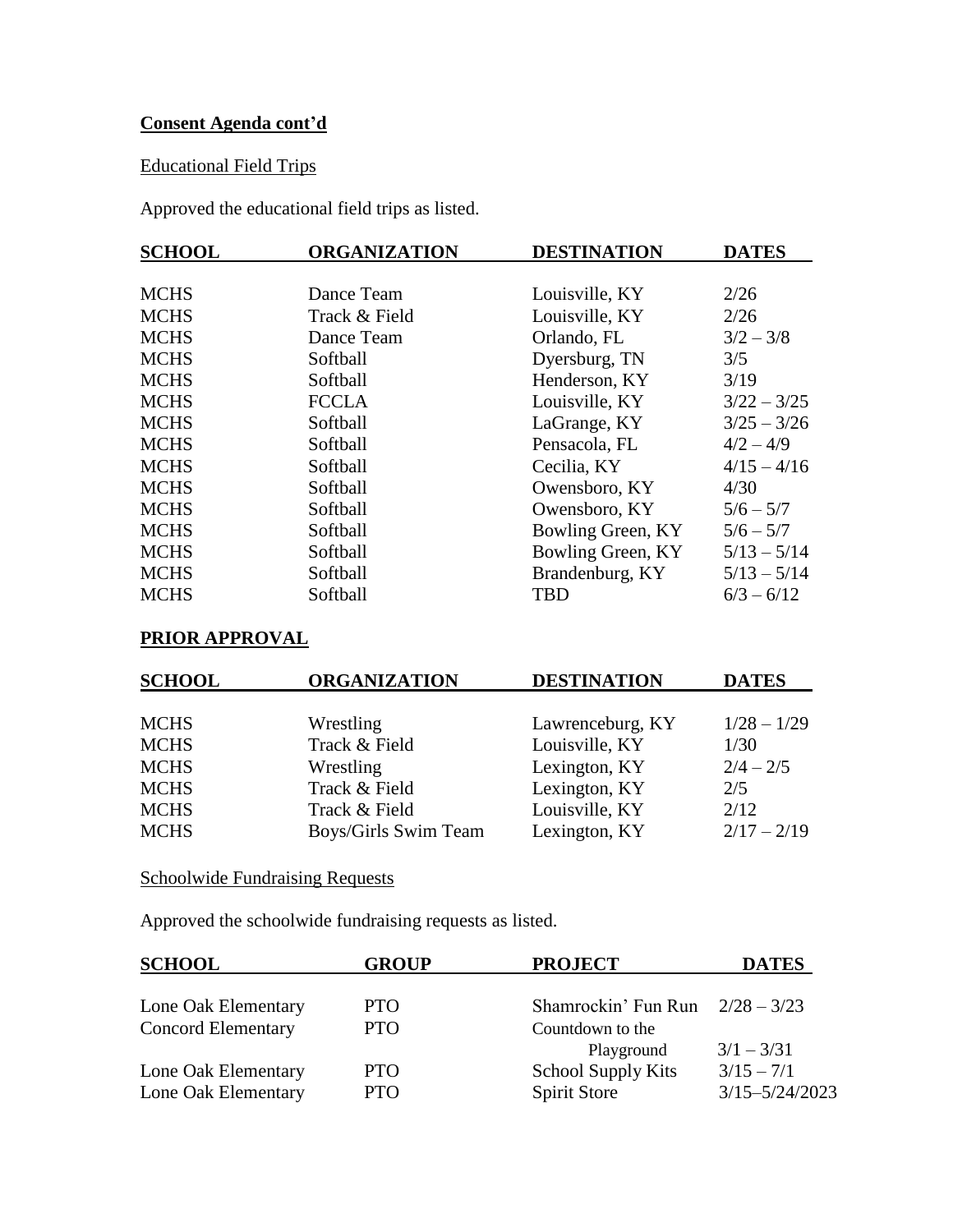# **Schoolwide Fundraising Requests cont'd**

# **PRIOR APPROVAL**

| <b>SCHOOL</b>                             | <b>GROUP</b>                                   | <b>PROJECT</b>                                                                                                                                                      | <b>DATES</b> |
|-------------------------------------------|------------------------------------------------|---------------------------------------------------------------------------------------------------------------------------------------------------------------------|--------------|
| <b>Heath Elementary</b>                   | Schoolwide                                     | Yearbooks/Ads                                                                                                                                                       | $2/1 - 3/1$  |
| Leave of Absence                          |                                                |                                                                                                                                                                     |              |
| Approved the following leaves of absence: |                                                |                                                                                                                                                                     |              |
| <b>Leave of Absence</b>                   |                                                |                                                                                                                                                                     |              |
| 2022                                      |                                                | Angela Harding – extension of medical leave of absence, effective through February 18,                                                                              |              |
| through January, 2023                     |                                                | Stacey Treece - maternity leave of absence, effective May 11, 2022 and extending                                                                                    |              |
| 2022                                      |                                                | <u>Bonnie Carrico</u> – extension of medical leave of absence, effective through January 31,                                                                        |              |
|                                           | through the end of the 2021-2022 school year   | Loretta Wallace – medical leave of absence, effective January $3 - 10$ , 2022<br>Rachel Morgan – maternity leave of absence, effective April 26, 2022 and extending |              |
| through April 22, 2022                    |                                                | Meleah Nelson - maternity leave of absence, effective February 10, 2022 and extending                                                                               |              |
| period of twelve weeks                    |                                                | Gregory Martin – medical leave of absence, effective January 3, 2022 and extending for a                                                                            |              |
| through September 12, 2022                |                                                | McLane Crane – maternity leave of absence, effective June 19, 2022 and extending                                                                                    |              |
| period of four to six weeks               |                                                | Dana Wright – medical leave of absence, effective January 17, 2022 and extending for a                                                                              |              |
|                                           | through the end of the 2021-2022 school year   | Kaitlynn Reichert – maternity leave of absence, effective March 26, 2022 and extending                                                                              |              |
|                                           | through January 3, 2022 (5 $\frac{1}{2}$ days) | Gregory Webb – medical leave of absence, effective December 8, 2021 and extending                                                                                   |              |
| a period of four - six weeks              |                                                | Gregory Webb – medical leave of absence, effective February 2, 2022 and extending for                                                                               |              |
| period of eight weeks                     |                                                | Megan Walker – maternity leave of absence, effective January 28, 2022 and extending for a                                                                           |              |
|                                           |                                                | <b>Lana Borden</b> – medical leave of absence, effective January $18 - 28$ , $2022$                                                                                 |              |
| through March 9, 2022                     |                                                | Tara Holstein – medical leave of absence, effective January 26, 2022 and extending                                                                                  |              |
| until birth of baby                       |                                                | Marianne Martin – medical leave of absence, effective January 26, 2022 and extending                                                                                |              |
| through May 2, 2022                       |                                                | Christina Grace – maternity leave of absence, effective March 7, 2022 and extending                                                                                 |              |
|                                           |                                                |                                                                                                                                                                     |              |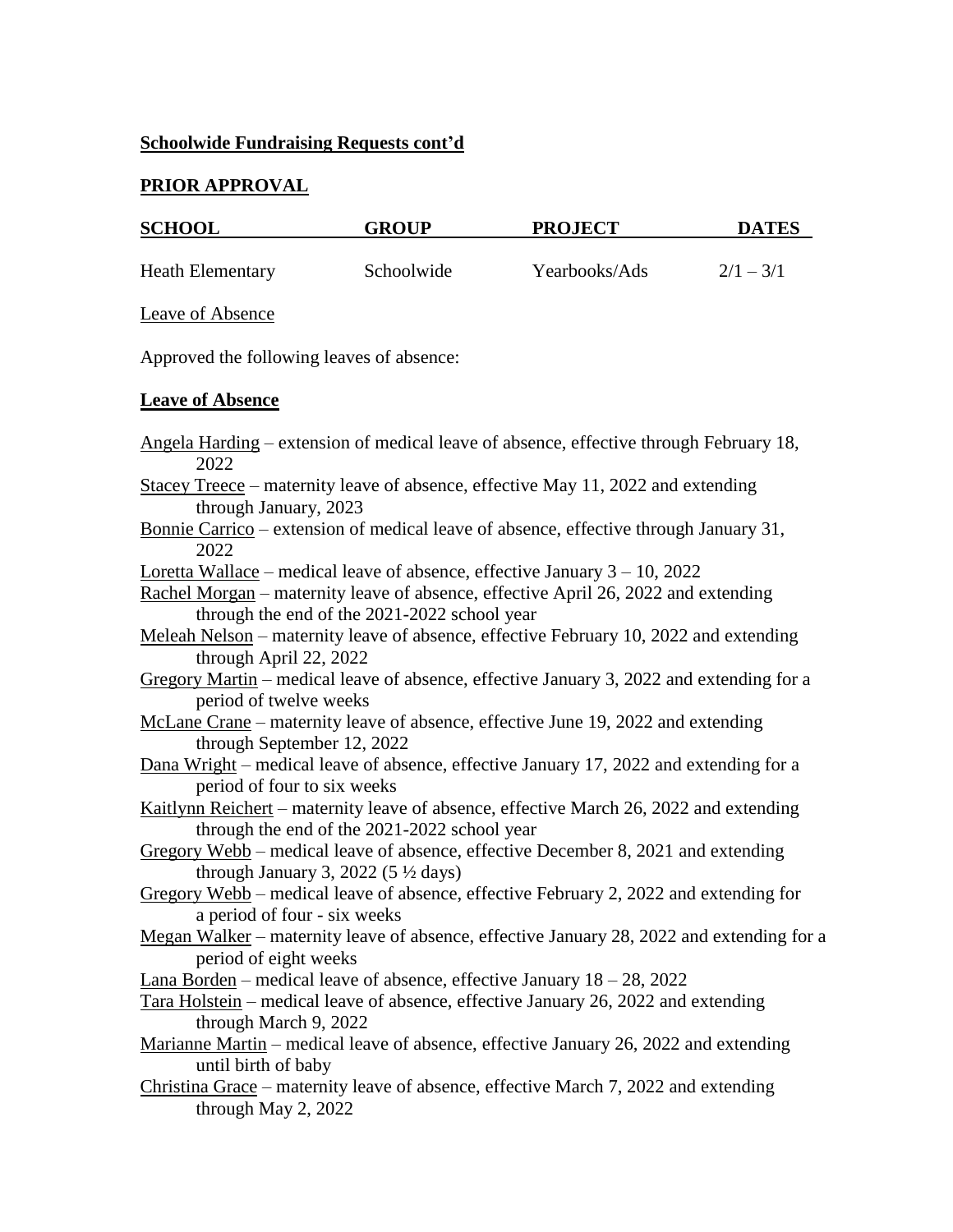# **Leave of Absence cont'd**

Alexandra Slankard – maternity leave of absence, effective May 26, 2022 and extending through October 10, 2022

# **Pre-Approved Leave of Absence**

# **2021**

Nicole Bryan – November 29 - 30, December 1 – 3, December 6 Christa Cochran – November  $29 - 30$ , December  $1 - 3$ , December 6 Jennie Traynham – November 8 – 12, November 15 – 18 Katrina Brown – November 22 – 23, November 29 – 30, December 1 -3 Maria Hines – November  $29 - 30$ , December  $1 - 3$ , December 6 Barry Collins – November 29 – 30, December  $1 - 3$ , December  $6 - 10$ , December  $13 -$ 17, December 20 - 22

# **SCHOOL STAFFING FORMULAS AND ALLOCATIONS FOR 2022-2023 SCHOOL YEAR** - 131

Motion made by Kelly Walker and seconded by Alice Shemwell to approve the schools' staffing formulas and allocations for the 2022-2023 school year. Motion carried.

# **FUNDING APPROVAL FOR CONTINUATION OF A NATIONAL BOARD CERTIFIED TEACHER INCENTIVE PROGRAM** - 132

Motion made by Tiffany Watson and seconded by Alice Shemwell to approve continuation of the National Board Certified Teacher Incentive Program. Motion carried.

## **BOARD MEMBER TO SERVE ON STUDENT CODE OF CONDUCT COMMITTEE 2022-23**

Appointed Kelly Walker to serve as the Board Member representative on the Student Code of Conduct Committee for 2022-2023.

# **REQUEST PERMISSION TO ALLOW HEATH ELEMENTARY SCHOOL TO FUND AND HAVE CONSTRUCTED AN OUTDOOR PAVILION CLASSROOM** - 133

Motion made by Kelly Walker and seconded by Tiffany Watson to approve allowing Heath Elementary School to fund and have constructed an outdoor pavilion. Motion carried.